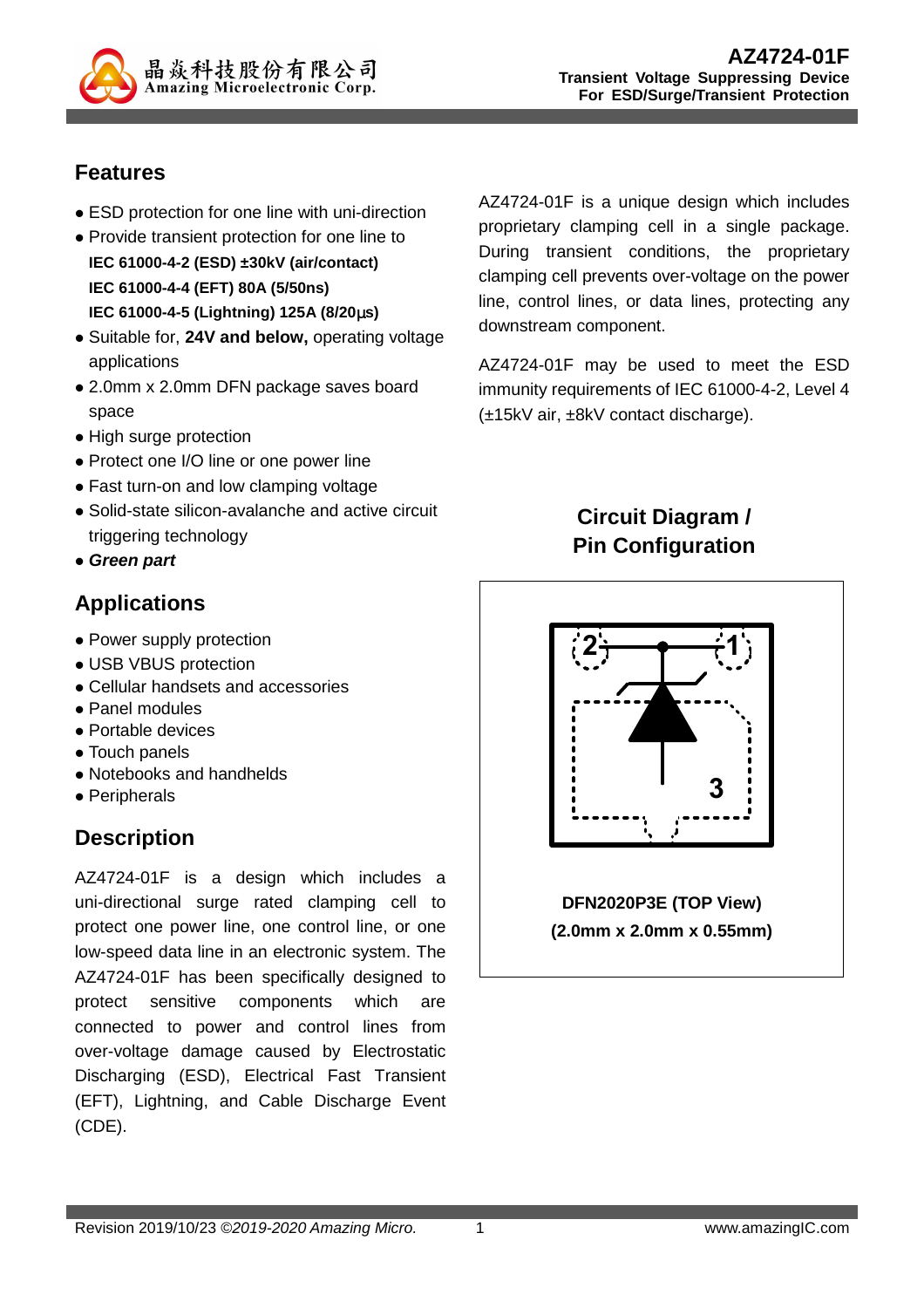

### **Specifications**

| <b>Absolute Maximum Ratings</b> ( $T_A$ = 25 $^{\circ}$ C, unless otherwise specified) |                           |                 |             |  |
|----------------------------------------------------------------------------------------|---------------------------|-----------------|-------------|--|
| <b>Parameter</b>                                                                       | Symbol                    | Rating          | <b>Unit</b> |  |
| Peak Pulse Current (tp=8/20µs)                                                         | $I_{PP}$ (Note 1)         | 125             | A           |  |
| Operating Voltage (Pin-1 and pin-2 to pin-3)                                           | $V_{DC}$                  | 25              | V           |  |
| ESD per IEC 61000-4-2 (Air)                                                            | $V_{ESD-1}$               | ±30             | k٧          |  |
| ESD per IEC 61000-4-2 (Contact)                                                        | $V_{ESD-2}$               | ±30             |             |  |
| <b>Lead Soldering Temperature</b>                                                      | ${\sf T}_{\sf SOL}$       | 260 (10 sec.)   | $\rm ^{o}C$ |  |
| <b>Operating Temperature</b>                                                           | $T_{OP}$                  | $-55$ to $+125$ | $\rm ^{o}C$ |  |
| Storage Temperature                                                                    | $\mathsf{T}_{\text{STO}}$ | $-55$ to $+150$ | $\rm ^{o}C$ |  |

| <b>Electrical Characteristics</b>                    |                                                                            |                                                                                                 |      |            |            |             |
|------------------------------------------------------|----------------------------------------------------------------------------|-------------------------------------------------------------------------------------------------|------|------------|------------|-------------|
| <b>Parameter</b>                                     | <b>Symbol</b>                                                              | <b>Condition</b>                                                                                | Min  | <b>Typ</b> | <b>Max</b> | <b>Unit</b> |
| Reverse Stand-Off<br>Voltage                         | $V_{RWM}$                                                                  | Pin-1 and pin-2 to pin-3, $T = 25$ °C.                                                          |      |            | 24         | V           |
| Reverse Leakage<br>Current                           | $I_{\text{Leak}}$                                                          | $V_{RWM}$ = 24V, T = 25 °C, pin-1 and<br>pin-2 to pin-3.                                        |      |            | 0.5        | μA          |
| Reverse Breakdown<br>Voltage                         | $V_{BV}$                                                                   | $I_{\text{BV}}$ = 1mA, T = 25 °C, pin-1 and pin-2<br>to pin-3.                                  | 25.5 |            | 29         | V           |
| <b>Forward Voltage</b>                               | $V_F$                                                                      | $I_F = 15 \text{mA}$ , T = 25 °C, pin-3 to pin-1<br>and pin-2.                                  | 0.5  |            | 1.2        | $\vee$      |
| Surge Clamping<br>$V_{CL-surge}$<br>Voltage (Note 1) | $I_{PP} = 5A$ , tp = 8/20 $\mu$ s, T = 25 °C,<br>pin-1 and pin-2 to pin-3. |                                                                                                 | 28   |            | V          |             |
|                                                      |                                                                            | $I_{PP}$ = 125A, tp = 8/20 $\mu$ s, T = 25 °C,<br>pin-1 and pin-2 to pin-3.                     |      | 42         |            | V           |
| <b>ESD Clamping</b><br>Voltage (Note 2)              | $V_{CL-ESD}$                                                               | IEC 61000-4-2 +8kV ( $I_{TLP}$ = 16A), T =<br>25 °C, contact mode, pin-1 and pin-2<br>to pin-3. |      | 28         |            | $\vee$      |
| <b>ESD Dynamic</b><br><b>Turn-on Resistance</b>      | $R_{\text{dynamic}}$                                                       | IEC 61000-4-2 0~+8kV, T = 25 °C,<br>contact mode, pin-1 and pin-2 to<br>pin-3.                  |      | 0.05       |            | Ω           |
| <b>Channel Input</b><br>Capacitance                  | $C_{IN}$                                                                   | $V_{IN}$ = 0V, f = 1MHz, T = 25 °C,<br>pin-1 and pin-2 to pin-3.                                |      | 550        | 700        | pF          |

Note 1: The Peak Pulse Current measured conditions:  $t_0 = 8/20 \mu s$ , 2 $\Omega$  source impedance.

Note 2: ESD Clamping Voltage was measured by Transmission Line Pulsing (TLP) System.

TLP conditions:  $Z_0 = 50\Omega$ ,  $t_p = 100$ ns,  $t_r = 1$ ns.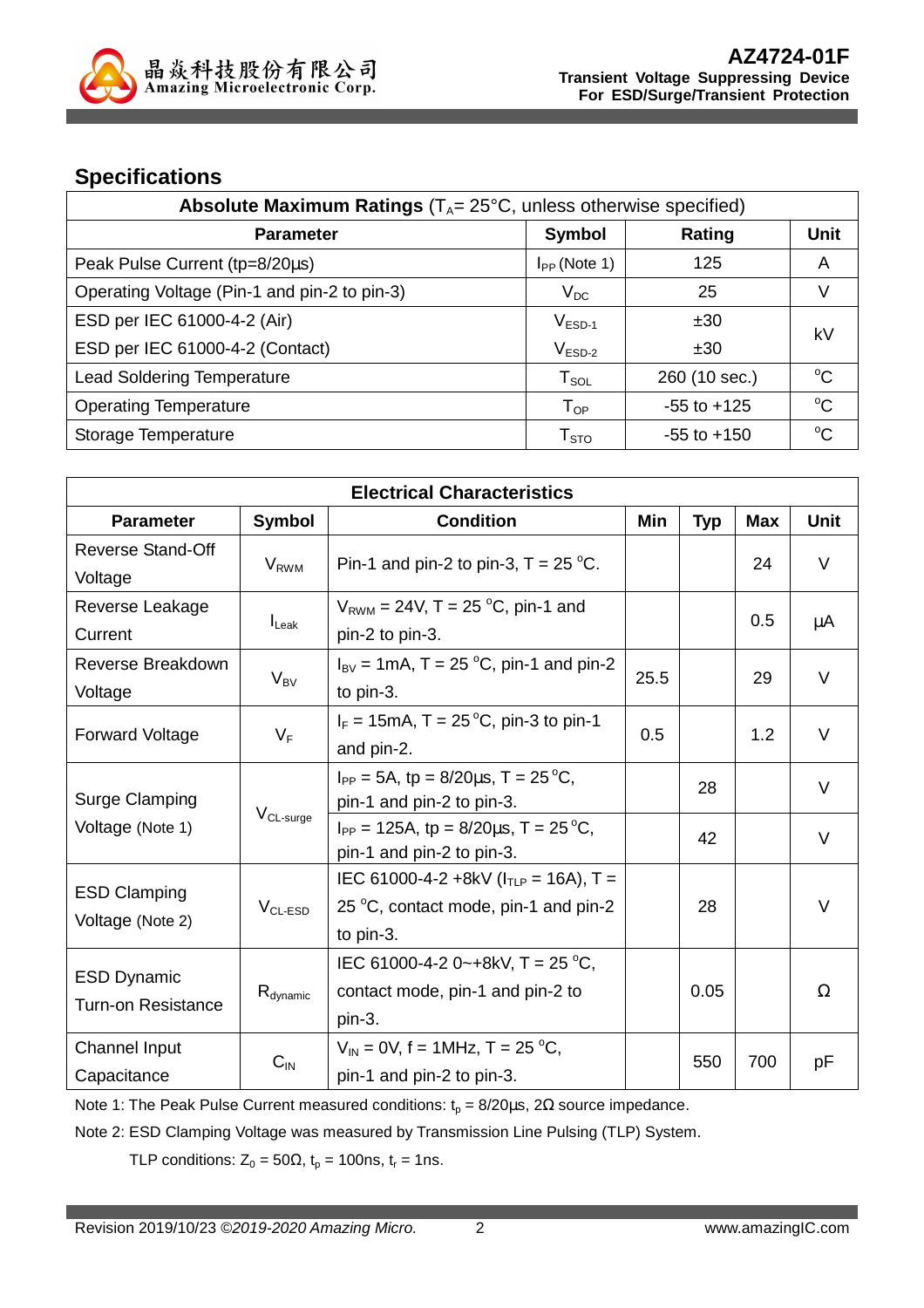

## **Typical Characteristics**





**Reverse Clamping Voltage vs. Peak Pulse Current 48 Pin-1 and pin-2 to pin-3 44 40 36** Clamping Voltage (V) **Clamping Voltage (V) 32 28 24 20 16 Waveform 12 Parameters: tr = 8**µ**s 8 td = 20**µ**s 4 Source impedance = 2ohm 0 0 20 40 60 80 100 120 140 Peak Pulse Current (A)**



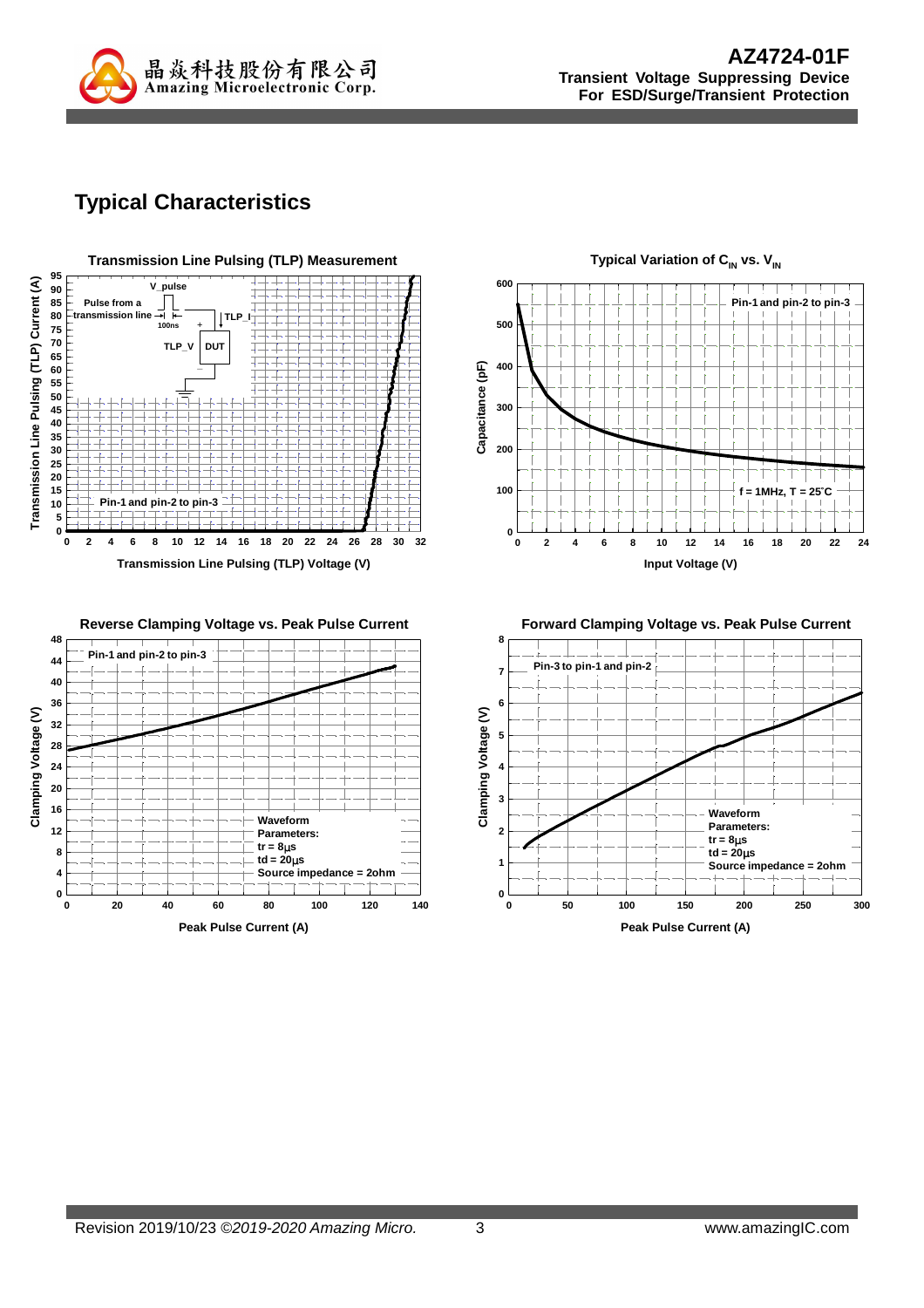

## **Application Information**

The AZ4724-01F is designed to protect one line against system ESD/EFT/Lightning pulses by clamping them to an acceptable reference.

The usage of the AZ4724-01F is shown in Fig. 1. Protected lines, such as data lines, control lines, or power lines, are connected to pin-1 and pin-2. The pin-3 should be connected directly to a ground plane on the board. All path lengths connected to the pins of AZ4724-01F should be kept as short as possible to minimize parasitic inductance in the board traces.

In order to obtain enough suppression of ESD induced transient, a good circuit board is critical. Thus, the following guidelines are recommended:

- Minimize the path length between the protected lines and the AZ4724-01F.
- Place the AZ4724-01F near the input terminals or connectors to restrict transient coupling.
- The ESD current return path to ground should be kept as short as possible.
- Use ground planes whenever possible.
- NEVER route critical signals near board edges and near the lines which the ESD transient easily injects to.



**Fig. 1**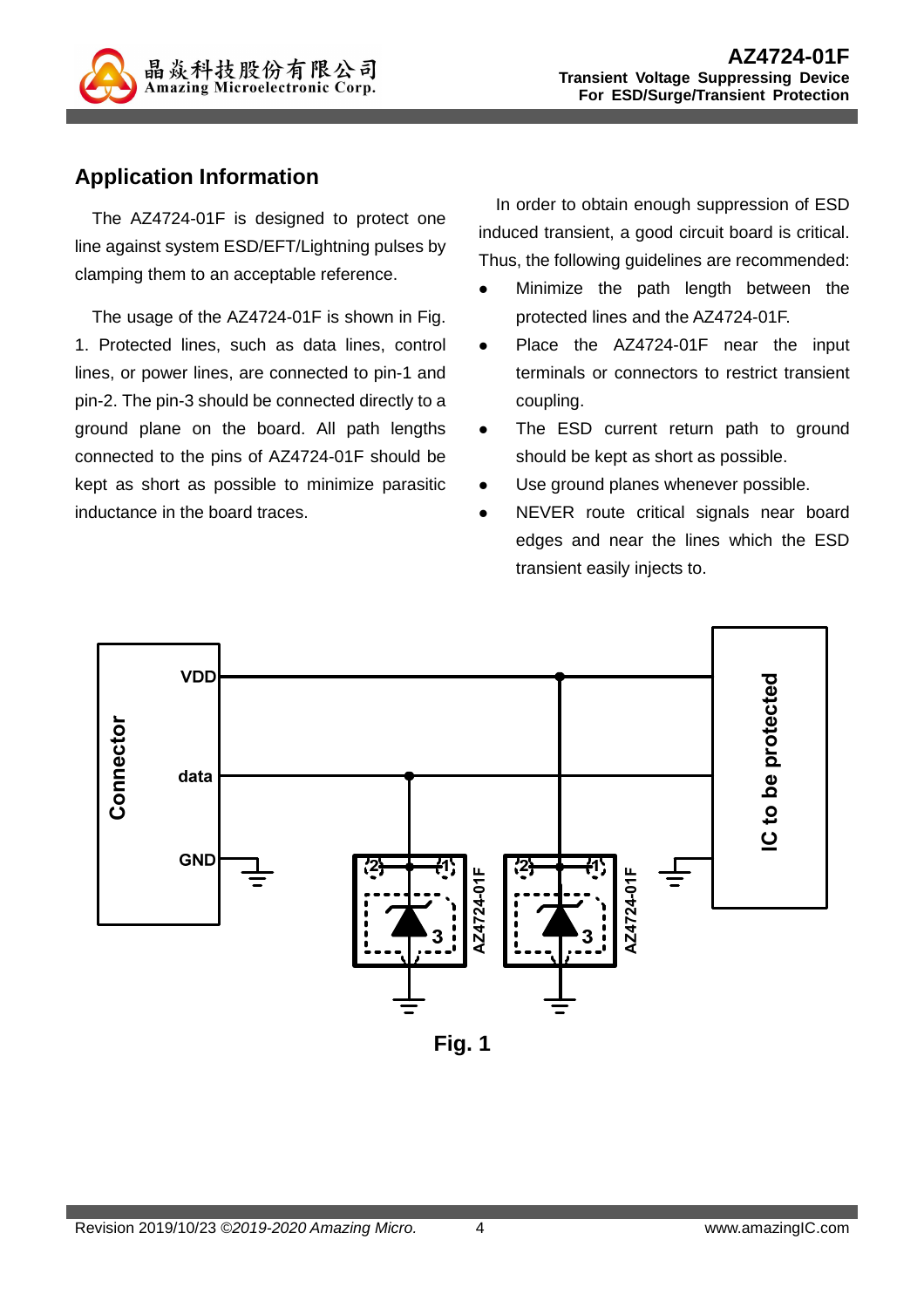

Fig. 2 shows another simplified example of using AZ4724-01F to protect the control lines, low-speed data lines, and power lines from ESD transient stress.



**Fig. 2**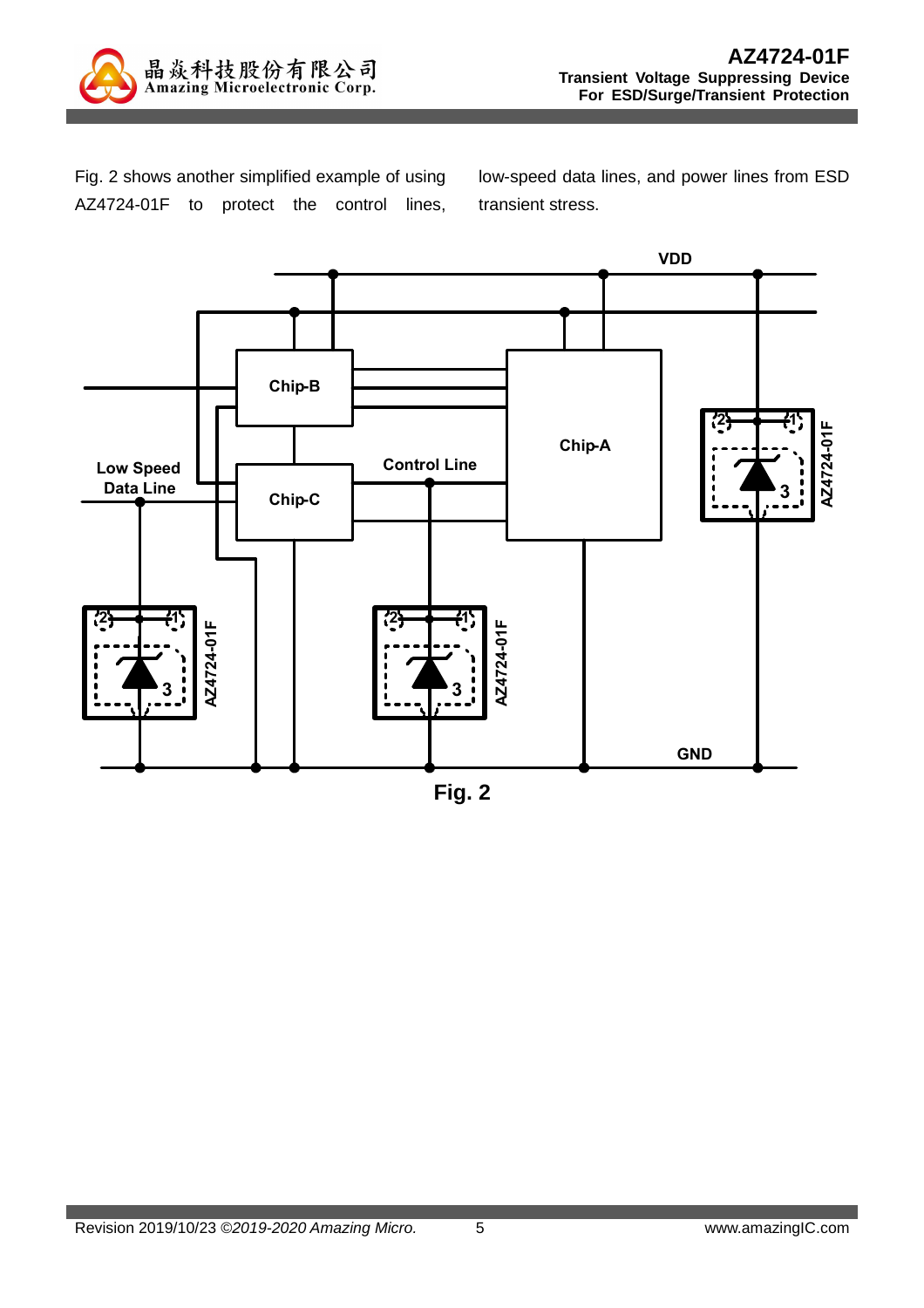

## **Mechanical Details**

# **DFN2020P3E**

#### **Package Diagrams**

**TOP VIEW** 







| <b>Package Dimensions</b> |                    |      |  |  |
|---------------------------|--------------------|------|--|--|
| Symbol                    | <b>Millimeters</b> |      |  |  |
|                           | Min.               | Nom. |  |  |
|                           |                    |      |  |  |

|                | Min.      | Nom.     | Max. |
|----------------|-----------|----------|------|
| A              | 0.50      | 0.55     | 0.60 |
| Α1             | 0.00      | 0.02     | 0.05 |
| b              | 0.25      | 0.30     | 0.35 |
| b1             |           | 0.20 BSC |      |
| A3             | 0.152 BSC |          |      |
| D              | 1.90      | 2.00     | 2.10 |
| D <sub>2</sub> | 1.40      | 1.50     | 1.60 |
| е              | 1.30 BSC  |          |      |
| Е              | 1.90      | 2.00     | 2.10 |
| E <sub>2</sub> | 0.95      | 1.05     | 1.15 |
| E <sub>3</sub> | 0.20      | 0.30     | 0.40 |
| L.             | 0.35      | 0.40     | 0.45 |
| L1             | 0.20      | 0.25     | 0.30 |
| h              | 0.20 REF  |          |      |
| k              | 0.20      | 0.30     | 0.40 |
|                |           |          |      |

### **Land Layout**



#### Notes:

This LAND LAYOUT is for reference purposes only. Please consult your manufacturing partners to ensure your company's PCB design guidelines are met.